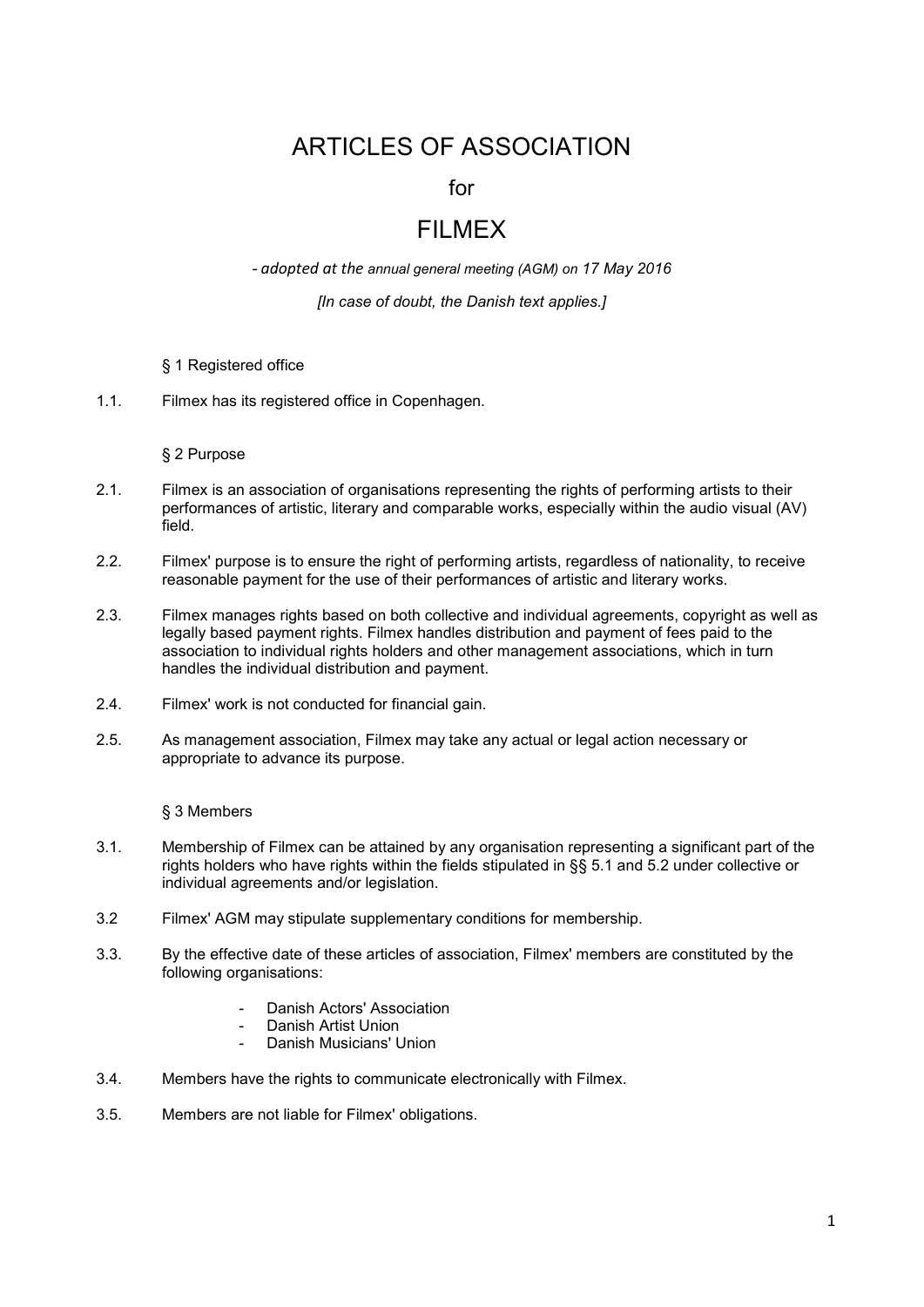3.6 Members transfer the right to Filmex to act on their behalf within the management fields stipulated in § 5.

§ 4 Represented and not represented rights holders

- 4.1. Filmex conducts its work in consideration of the interest of the rights holders, regardless whether or not they are represented by the association.
- 4.2. Accordingly, Filmex' collection and distribution of fees are conducted independent of whether or not the rights holders are represented by an organisation that is member of the association.
- 4.3. All rights holders are obligated to document their rights, including documentation that these rights have not been transferred to the producer/TV station, unless the relationship is covered by a collective agreement according to which such transfer cannot take place.

### § 5 Management fields

- 5.1. By the effective date of these articles of association, Filmex manages fees to which artists are entitled in accordance with their rights as stipulated in  $\S 2.1$  within the following fields:
	- Fees in accordance with the Danish Actors' Association's collective agreements on payment for the right to use AV works
	- Fees in accordance with other agreements on payment for the right to use AV works
	- Fees in accordance with reciprocity agreements
	- Management fields under Copydan:
		- $\circ$  Cable rights transmission fees (TV and radio)<br>  $\circ$  Fees from "TV for seafarers"
		- Fees from "TV for seafarers"
		- o Fees from "CulturePlus" *[KulturPlus]*
		- o Fees from "AVE" (use of AV works in education and communication) *[AVU-medier]*
		- Archive
- 5.2. At the board's discretion, Filmex may manage funds from other management fields within the scope of Filmex' purpose as stipulated in § 2.
	- § 6 Cooperation, representation and reciprocity agreements
- 6.1. Filmex may enter into cooperation, representation and reciprocity agreements with other organisations or management associations regarding the practical arrangement of Filmex' work of parts thereof.
- 6.2. In addition, Filmex may enter into cooperation agreements with other organisations regarding distribution and payment on their behalf. By the effective date of these articles of association, Filmex has entered into such an agreement with Leikarafelag Føroya.
- 6.3. These organisations/management associations are obligated to respect and comply with the requirements in the current applicable legislation on collective management of copyrights.

§ 7 Distribution and investment policies

7.1. After deduction of administrative expenses, provisions, if any, and funds for social, cultural and educational purposes, the entire fee received by Filmex will be paid to the rights holders in accordance with a distribution policy determined by the AGM. In the distribution policy, specific rules will be stipulated for provisions, deductions for funds for social, cultural and educational purposes as well as for the distribution of the received fees etc. among the artists whose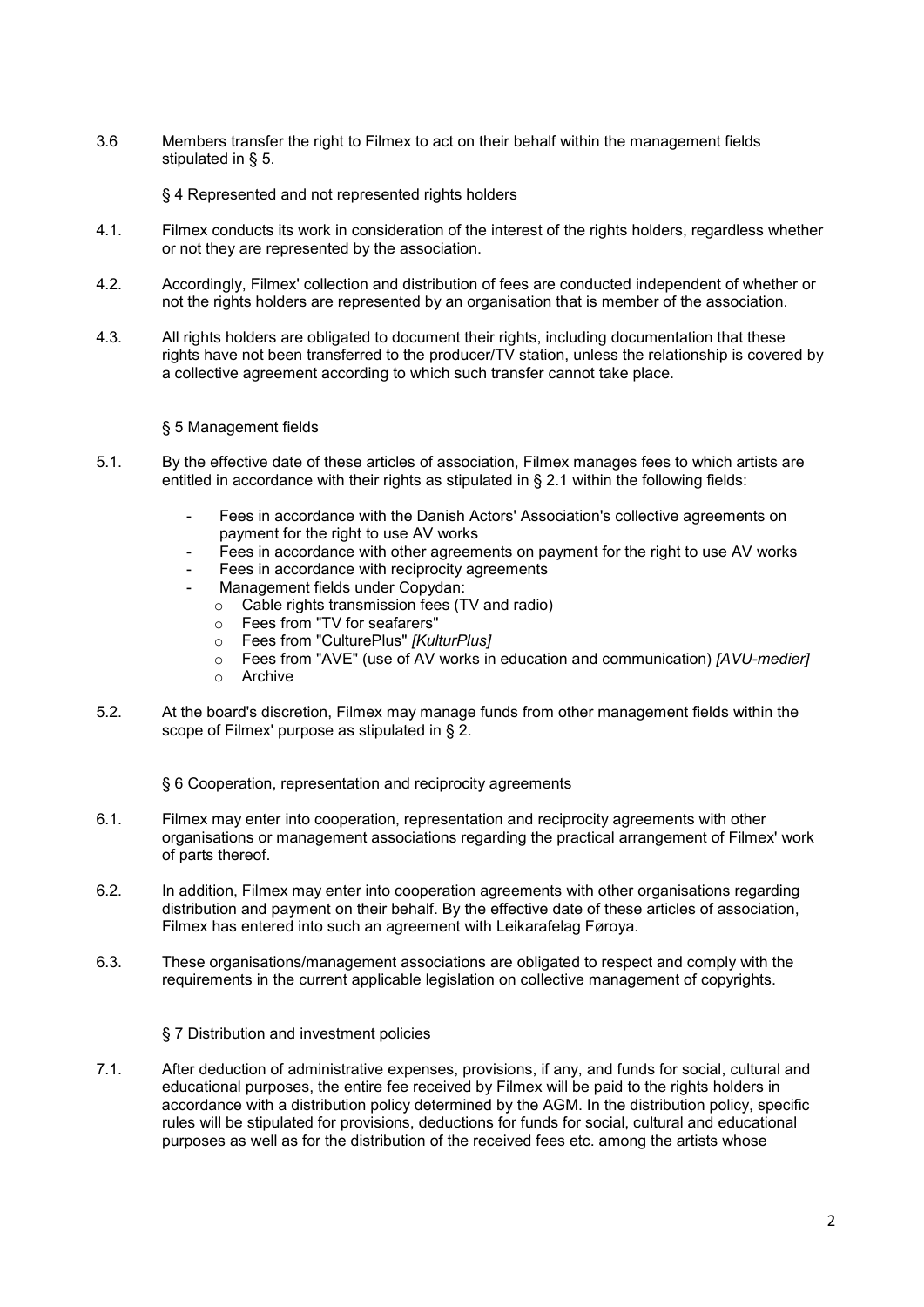performances form the basis for the fee.

7.2. The AGM will provide a regulation stipulating specific rules for the operation of the association as well as an investment policy.

§ 8 Annual general meeting (AGM)

- 8.1. The association's supreme authority is the AGM, which is held each year in May.
- 8.2. Notice of the AGM is given at the request of the board with at least 2 weeks' notice. The notice is also published at the websites of the member organisations.
- 8.3. The notice should contain the agenda, annual accounts, transparency report as well as copies of any additional proposals to be considered.
- 8.4. The agenda for the AGM should comprise:
	- 1) Appointment of chair
	- 2) The board's report
	- 3) Approval of accounts
	- 4) Approval of annual transparency report
	- 5) Approval of statement of individual declarations of conflicts of interests in accordance with the Act on Collective Management of Copyright, §§ 9,3 and 8,3
	- 6) Approval of policies in accordance with the Act on Collective Management of Copyright, § 6,5 (1-11)
	- 7) Consideration of proposals
	- 8) Appointment of board member
	- 9) Appointment of accountant(s)
	- 10) Miscellaneous
- 8.5. In order to be considered at the AGM, proposal from members should be received by Filmex no later than the end of March.
- 8.6. Members of the boards/central boards of Filmex' member organisations have a right to appear at the Filmex AGM. Each member organisations casts 1 vote.
- 8.7. Each member organisation's vote is weighted in proportion to the share of the fees paid for the previous year to the members of that organisation. For instance, if the share paid to the members of a members organisation amounts to 50% of the fees received by all members of the member organisations, the vote of the organisation in question has a weight equal to 50% of all votes at the AGM.
- 8.8. Representation and voting can be done through power of attorney. Each participant at the AGM may bring up to 3 powers of attorney.
- 8.9. Members who cannot be represented at the AGM have the option to vote electronically.
- 8.10. Members of Filmex' board and member organisations as well as individual rights holders within Filmex' management field who are not represented by one of Filmex' member organisations have right to appear and speak at the AGM, but not right to vote.
- 8.11. Filmex's board stipulates rules for registration requirements, if any, and electronic voting.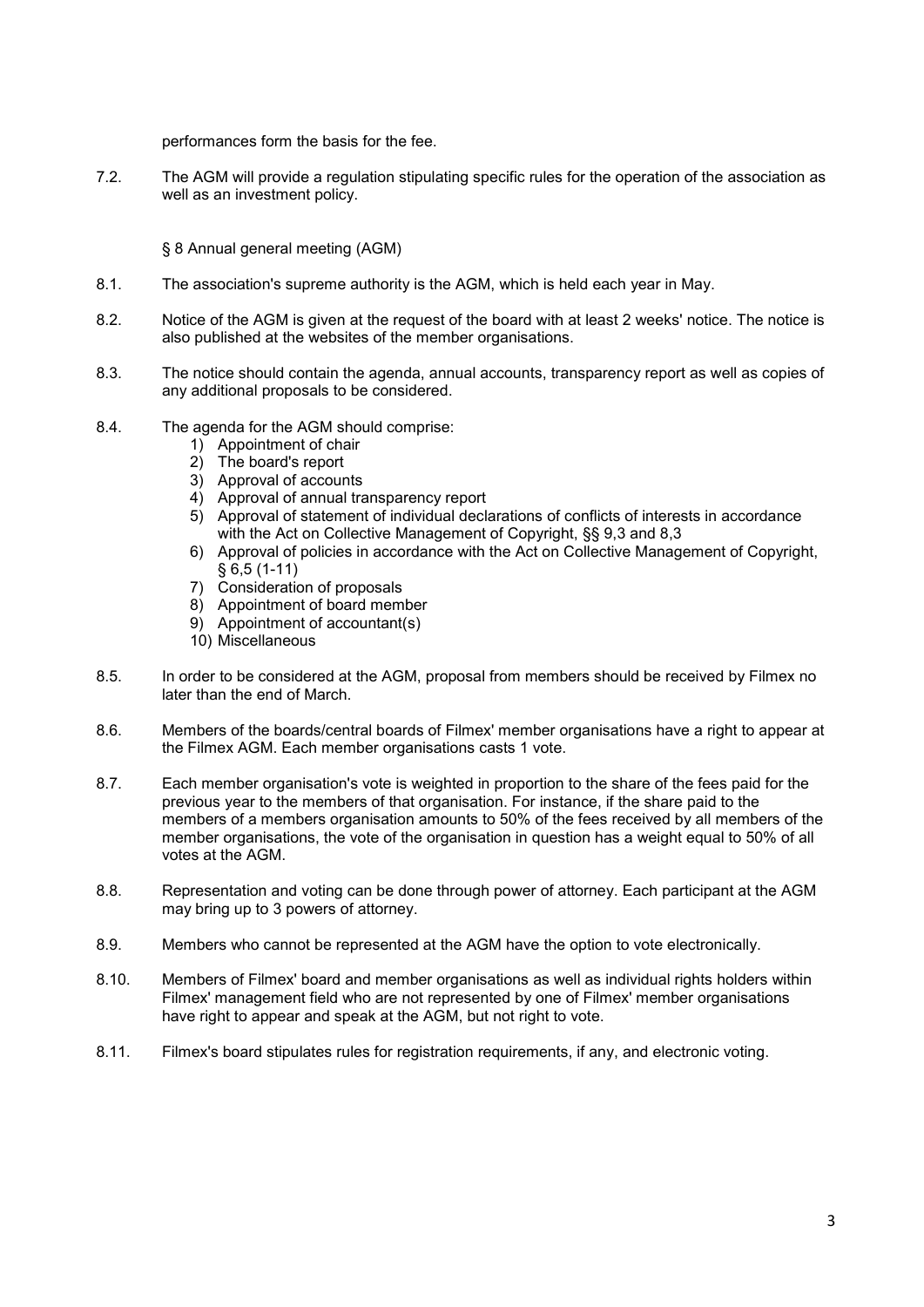#### § 9 Extraordinary general meeting

9.1. An extraordinary general meeting may be held at the board's discretion. Notice of an extraordinary general meeting should be provided at least 7 days in advance and in accordance with the same rules that apply to the AGM.

§ 10 Board

- 10.1. Filmex is managed by a board consisting of 5 members appointed by the member organisations. Any member or employee of Filmex' member organisations may be appointed to Filmex' board.
- 10.2. The Danish Actors' Association appoints 3 members of the board whereas the other 2 members are appointed jointly by the other member organisations.
- 10.3. Board members are appointed for 1 year at a time.
- 10.4. The board has a quorum when at least 3 members are present. The decisions of the board are reached by simple majority.
- 10.5. Board meetings should be held upon request from at least two board members.
- 10.6. The board elects a chair from among its members.
- 10.7. The board may determine its own rules of procedure.
- 10.8. The board is responsible for the association's supervisory function in accordance with the Act on Collective Management of Copyright, § 8.
- 10.9. Each year, members of the board should submit an individual declaration of conflicts of interest etc. in accordance with the Act on Collective Management of Copyright, § 9.3. The declaration should be received by the daily management no later than 3 months after the end of a financial year.

§ 11 Secretarial assistance

- 11.1. The board enters into an agreement on secretarial assistance. By the effective date of these articles of association, an agreement on secretarial assistance has been made with the Danish Actors' Association.
- 11.2 The administrative management of the secretariat participates in board meetings and general meetings.

§ 12 Signing

- 12.1. The association is signed by the chair in association with 1 member of the board.
- 12.2. The board may grant powers of procuration.

§ 13 Accounting and auditing

- 13.1. The financial year of the association runs from 1 January to 31 December.
- 13.2. The association's accounts and the accounting information in the annual transparency report are audited by a state-authorised auditor elected by the AGM for a year at a time.